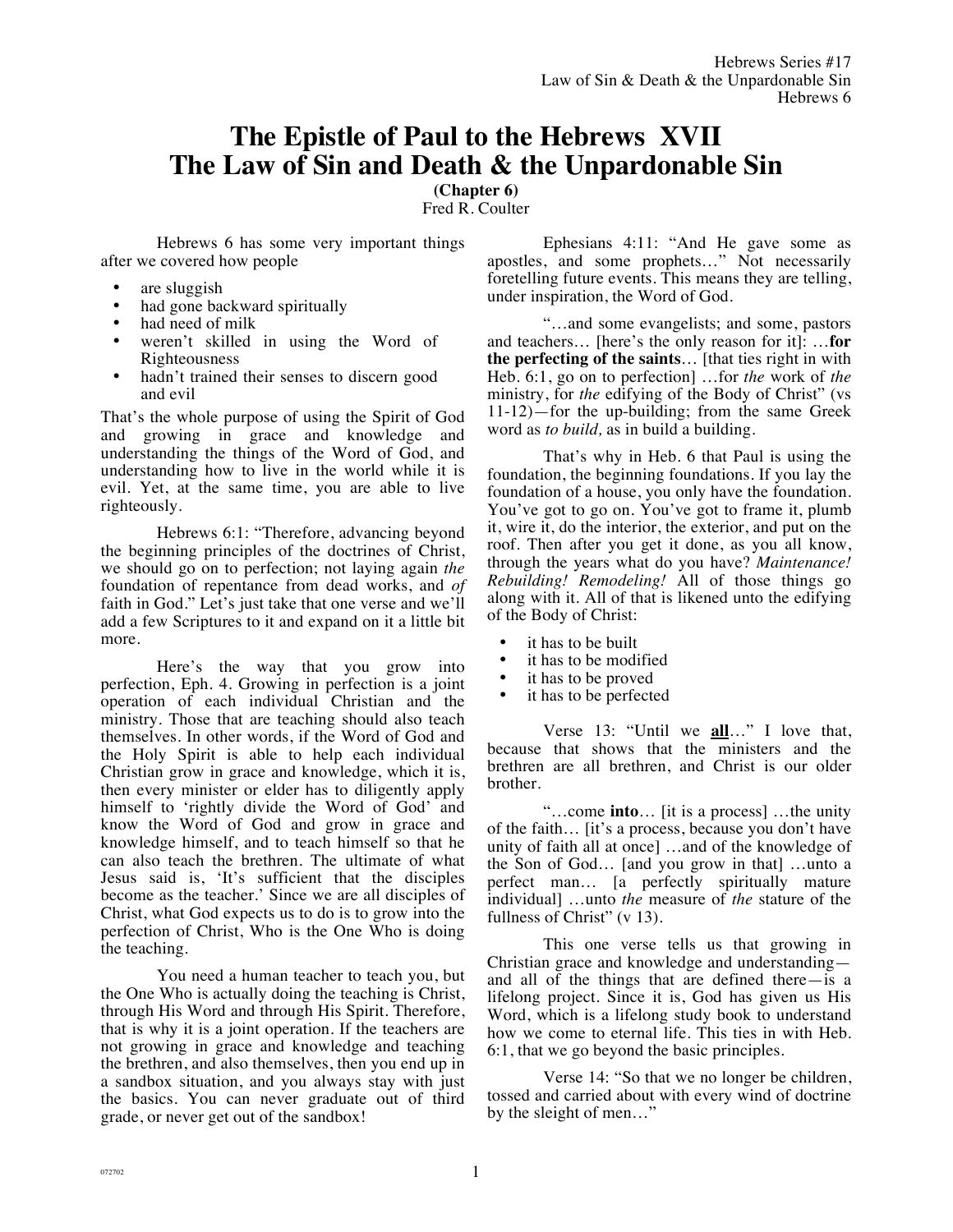Let me just say, today we've got more of that than ever before. You've really got to be careful. You have to know! Remember, Jesus said that in the end there would be many false prophets arise, deceive many and even do great signs and wonders insomuch that even the elect might be deceived. That's their whole idea. If you've got the whole world deceived, who does Satan want to go after that he doesn't have deceived?

- those that have the Spirit of God
- those that know the Word of God
- those who are not deceived

Those are the ones he's going to go after. That's why it has to be a constant diligence.

"…in *cunning* craftiness… [they always figure out a new way to do it] (they lie in wait to deceive [*KJV*]): …with a view to the systematizing of the error" (v 14). They don't think they're lying in wait to deceive, but they are. They're trying to bring new doctrine and so forth. But if it doesn't square up with the Word of God and if we don't do like the Bereans and 'search the Scriptures whether these things are so,' then deception can creep in, and we've already seen how that has happened.

It's interesting in the Greek—"…with a view to the systematizing of the error" or the deception—which is actually a prophecy of the Christian religious system of this world. Is it not systematized? Is the error not canonized in their own writings and so forth? *Yes, indeed!* This is actually a prophecy of it.

Here's the solution, v 15: "But holding the Truth in love, may **in all things grow up into Him**…"

- to have the mind of Christ
- to think with the words of Christ
- to judge things
	- $\checkmark$  by the Holy Spirit of God in you
	- $\checkmark$  the Word of God in you

"…Who is the Head, *even* Christ from Whom all the body, fitly framed and compacted together by *that which* every joint supplies..." (vs 15-16).

We all have a part to put in it, every single one of us! If you don't think the smallest part needs care, just break your little toe one time and you'll find out. You'll find out that what you consider the smallest or least is really a problem if you don't have it. Or what if you get a little canker sore in the inside of your mouth and every time you speak you bite down on it and pain shoots up and down the side of your mouth. It's the same way with the Body of Christ. I would have to say a lot of it is in bad shape today. I don't know what we can do to help them. I don't know how we can reach out to them to show them the right way, but God will have to open the door and make that possible.

Here's the substance of the whole thing, v 16: "…according to *its* inner working in *the* measure of each individual part, is making the increase of the body unto *the* edifying of itself in love."

We can see where Christ laid the groundwork for this right in the Sermon on the Mount, which talks about going on to perfection. This shows the goal not only of Christ, but also of God the Father.

Matthew 5:48: "Therefore, you shall be perfect, even as your Father Who *is* in heaven is perfect." That's a tall order! It's not achievable by your own works, but by:

- the Spirit of God
- the grace of God
- the mercy of God
- the love of God

That's a perfection that we are to reach to.

Paul is telling us back here in Heb. 6 that unless we go beyond the foundation, the beginning principles of Christ, we can't do it. The Apostle Peter in 2-Pet. 1 shows the steps of doing it. I'm not going to expound it because we have the in the sermon series on *The Epistles of Peter*—how we are to grow into perfection. That perfection is stated here by Peter as the Divine nature. We all have human nature. The goal for perfection is to have the Divine nature, which will not be accomplished fully until the resurrection.

2-Peter 1:1: "Simon Peter a servant and an apostle of Jesus Christ, to those who have obtained *the* same precious faith as ours by *the* righteousness of our God and Savior Jesus Christ." That's how it is accomplished. That righteousness comes from God the Father and Jesus Christ through:

- repentance<br>• *growing an*
- growing and overcoming<br>• studying the Word of Good
- studying the Word of God

That righteousness then is imputed to us as *a gift!* We will see how important that is when we come to what is committing the *unpardonable sin.* God dealing with us in His graciousness, mercy and love, giving of this righteousness is a fantastic thing!

That's why it's very, very important that in dealing with each other we need to *forgive and forget* just like God does. If you remember past sins and offenses that have been committed against you and the person has changed, then you haven't forgiven. That becomes a stumbling block in your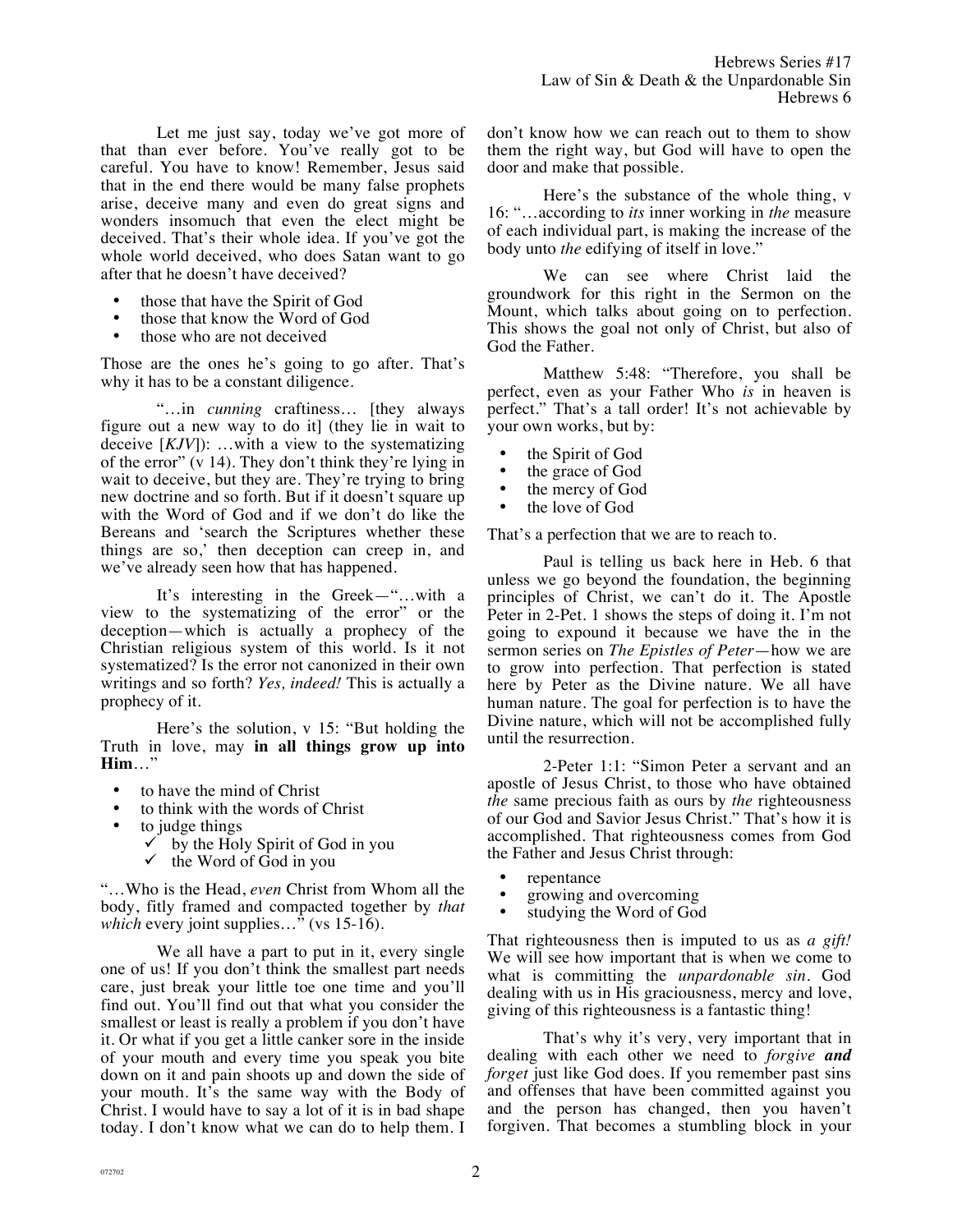perfection and your relationship with God.

Likewise with your own sins, those sins, which are repentable, you also need to ask God to give you forgetfulness of that, because every time you think of it again you remind God of it again. God being perfect, He can forget it and put it away and remove it from us as 'far as the east is from the west.' That's the righteousness that Peter is talking about here.

Verse 2: "Grace and peace be multiplied to you in *the* knowledge of God and of Jesus our Lord, according as His Divine power has given to us all things that *pertain* to life and Godliness, through the knowledge of Him Who called us by *His own* glory and virtue" (vs 2-3). That's how we're perfected. So, when Paul says 'let us go on to perfection' it has a lot to do with:

- growing
- developing
- using the Word of God
- being led of the Spirit of God

Verse 4: "Through which He has given to us the greatest and *most* precious promises…" Understand that *no one else in the world has the promises given to them at this time!* That's why 'many are called but few are chosen.'

"…that through these… [promises] …you may become partakers of *the* Divine nature…" (v 4). That is the ultimate of the perfection that God wants us to have. And obviously being a human being—and as we have learned by going through the book of Job—human works cannot equal Divine nature. The greatest that human works can do are human works. Regardless of how righteous we are, of ourselves we still have sinful human nature. Therefore, there can never be any true perfection by works of themselves. It has to be Christ in you, which is of itself a Divine gift of God.

"…having escaped the corruption *that is* in *the* world through lust. And for this very reason also…" (vs 4-5). He gives a step-by-step way to grow to perfection, and the ultimate of that is Godly love.

"…having applied all diligence besides, add to your faith, virtue… [right behavior] …and to virtue, knowledge… [grow in grace and knowledge] …and to knowledge, self-control… [led by the Holy Spirit] …and to self-control, endurance; and to endurance, Godliness" (vs 5-6). So, there's a process that takes place.

Verse 7: "And to Godliness, brotherly love; and to brotherly love, the love *of God*." This is the goal and the agenda that is set out for us on a lifelong growth in our Christian life and walking in the way of the Lord.

Verse 8: "For *if* these things exist and abound in you… [they are living, acting and growing] …they *will* cause *you to be* neither lacking effort nor lacking fruit in the knowledge of our Lord Jesus Christ."

That's how to avoid the pitfalls of Heb. 5 of becoming dull of hearing, becoming in need of basic milk and how you learn to exercise your *spiritual* senses to discern good and evil. It reverts right back to what we're talking about, of what Paul warned of in Heb. 6.

Verse 9: "But the one in whom these things are not present is *spiritually* blind… [sounds a little Laodicean] …so short-sighted *that* he has forgotten that he was purified from his old sins. For this reason, brethren, be even more diligent to make your calling and election sure; because *if* you are doing these things, you will never fall at any time" (vs 9- 10). So, we have an absolute guarantee we won't fail.

The reason I'm going through this is because we're going to cover the *unpardonable sin* and I don't want anyone to think that, or be fearful that you have committed the *unpardonable sin.*

Hebrews 6:1: "…not laying again *the* foundation of repentance from dead works, and *of* faith in God, of *the* doctrine of baptisms, and of laying on of hands, and of *the* resurrection of *the* dead, and of eternal judgment" (vs 1-2). I'm going to just briefly review without referring to any Scriptures:

### **The doctrine of baptisms is plural**

- by water
- by fire for the unpardonable sin
- trial by fire
- baptism that James and John said when their mother said, 'May they sit on My right hand and left hand.'
- Jesus said, 'Are you able to have the baptism that I'm going to be baptized with?' They said *yes!* And He said, 'So be it, you will'—martyrdom. He spared John, but nevertheless, those are the baptisms.

#### **Laying on of hands has to do with the receiving of the Holy Spirit**

- ordaining for those to serve as leaders within the Church
- for those who are sick
- for marriage and setting aside
- for blessing of children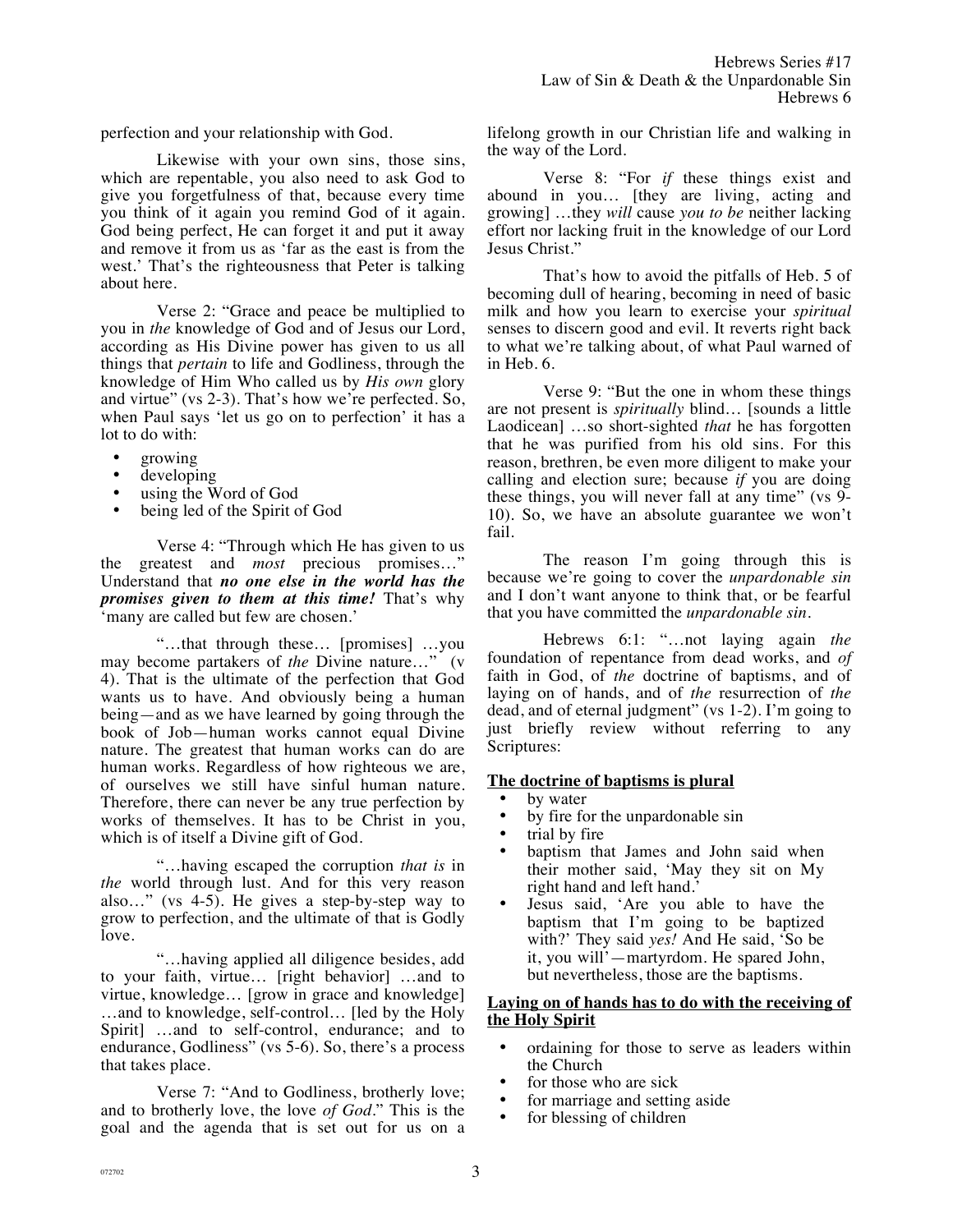## **Resurrection of the dead**

- first resurrection to eternal life
	- physical resurrection to physical life
		- ! before Christ comes—Lazarus and others that Jesus raised from the dead
		- $\checkmark$  second resurrection at the end of the thousand years—the first phase to receive an opportunity for salvation
		- $\checkmark$  cast into the Lake of Fire as incorrigible wicked—second phase

## **Eternal judgment**

- for us—judgment is now on the house of God
- final judgment—which will determine our reward; sealed when we die

Verse 3: "And we will do this, if indeed God permits." God does permit it! He does go on! Then Paul goes on to explain about the *unpardonable sin!*

Verse 4: "For *it is* impossible…" No power available; it's an impossibility. If you put yourself at odds with Christ and reject Him you are in an impossible situation.

"…for those **[1]***who were* once enlightened, **[2]**and who personally obtained the heavenly gift, **[3]**and became partakers of *the* Holy Spirit, **[4]**and who have tasted *the* good Word of God, **[5]**and *the* powers of *the* world to come" (vs 4-5).

That's an awful lot. I mean, *you have to be a full-fledged bona fide, baptized, receiving the Spirit of God Christian, and walking in the way of God* for a substantial period of time in order for all five of these conditions to apply to you.

#### **I. "…for those who were once enlightened…"**  (Heb. 6:4)

It's quite a profound thing to be enlightened of God, by the Spirit of God. John shows right there in the beginning {note sermon series: *Was Jesus God?*}. We'll briefly go over those verses because it flows together and shows what it means to be enlightened.

John 1:1: "In *the* beginning was the Word, and the Word was with God, and the Word was God." The reason that this being enlightened is so important is because that it comes directly from God. In other words, God has moved in your life and God has done something in your life of a profound nature that He hasn't done to other people.

Verse 2: "He was in *the* beginning with God. All things came into being through Him, and not even one *thing* that was created came into being without Him. In Him was life, and the Life was the Light of men. And the Light shines in the darkness…" (vs 2-5)—showing:

- Light equals Truth and the Spirit of God
- darkness equals sin and the world of Satan the devil

"…but the darkness does not comprehend it" (v 5). The reason that the darkness does not comprehend it is because it won't receive it.

John 3:18: "The one who believes in Him is not judged… [that belief must follow with actions and faith] …but the one who does not believe has already been judged because he has not believed in the name of the only begotten Son of God. And this is the judgment: that the Light has come into the world, but men loved darkness rather than the Light because their works were evil" (vs 18-19).

But they think their evil deeds are good in many cases. When Satan deceives the people. Let's use the example of witchcraft, because there are a lot of witches around today: witchcraft and occultism.

Satan doesn't come along and say, 'I want you to commit human sacrifice.' *No!* Most people would reject that automatically. What does he do? *He comes along and says, 'I've got a way that you can have more power.'* How so? '*I've got a way you can control other people!* I have a way through these rituals that if you do them you can get in contact with the spiritual powers that govern this world! And they will give you more power.' Then he leads them through the stages of occultism or illuminati or whatever, then they get into human sacrifice at the later stage. That's where a lot of these missing children go.

Men love darkness because their deeds are evil. Here's the key, v 20: "For everyone who practices evil hates the Light…" These are the unconverted in the world. They're not involved necessarily in the *unpardonable sin*:

- they are deceived
- they're cutoff<br>• they're eves w
- they're eyes were closed
- they're ears are stopped
- they can't see
- God has given them over to this world

They hate the Light! "…and does not come to the Light, so that his works may not be exposed" (v 20).

The difference is this: When you are enlightened by the Spirit of God and you understand the Word of God, and the Law of God and the Word of God convicts you of sin, then you repent and you come to the Light even more so you can have those things removed from you. That's the difference. So,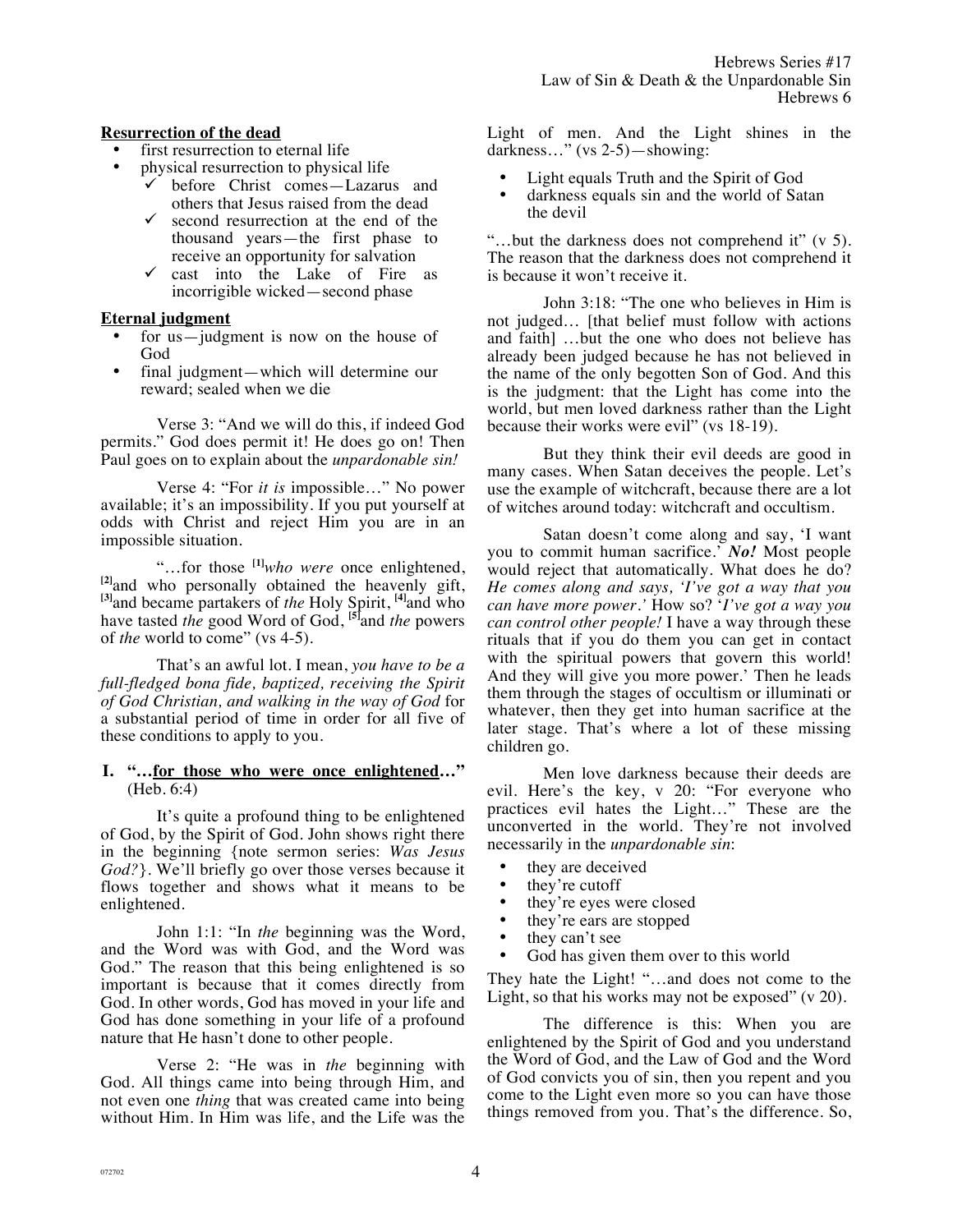### *the ones that have had this and then reject it, they put themselves in a terrible position with God.*

Verse 21: "But the one who practices the Truth… [living by the Word of God] …comes to the Light…" Constantly coming to Christ because He is the true Light; constantly coming to the Word of God:

- to live by it
- to judge your actions
- to judge your thoughts
- to judge the things that you do

—by the Light of the Word of God!

"…so that his works may be manifested, that they have been accomplished by *the power of* God' (v 21). They were done by God, not by you. That's what it has to be for all of us.

1-John 1—We see the same thing here; this defines it further so that we can see the separation and the difference between light and darkness. It is said, 'If the Light be in you is darkness, how great is that darkness?' What is even worse is this: *If you once have been enlightened and then you reject that Light.* That's a whole different story. We're going to see how profound that is.

1-John 1:5: "And this is the message that we have heard from Him and are declaring to you: that God is Light…" If you're coming to the Light, you're coming to God. If you're coming to God, you're coming to Christ. If you do so, God's Spirit will reveal to you the things that you have to change and grow and overcome; reveal even more to you about your own human nature and your thoughts and things like that. It's all a progressive thing in growing and grace and knowledge. Once you have had that and then turn from that, it's a deliberate thing!

"…and there is no darkness at all in Him. If we proclaim that we have fellowship with Him, but we are walking in the darkness, we are lying to ourselves, and we are not practicing the Truth" (vs 5-6). What is Truth? *Your Word is Truth!* 

- you're not practicing the Truth of God
- you're not living by the Truth of God
- you're not living by His commandments

Verse 7: "However, if we walk in the Light, as He is in the Light, *then* we have fellowship with one another, and the blood of Jesus Christ, His own Son, cleanses us from **all** sin." It's continually cleansing us from sin! That's why:

- *if* you're loving God
- *if* you're keeping His commandments
- *if* you're confessing your sins
- *if* you are trusting in Christ to forgive your sins and block them out

*you have not committed the unpardonable sin!* You have your sins forgiven—*all of them!* There's no forgiveness for the *unpardonable sin.* We'll see that's more than just a slip of the tongue or something like that.

Verse 8: "If we say that we do not have sin, we are deceiving ourselves, and the Truth is not in us." That is getting close; that's one of the first steps toward the *unpardonable sin*; saying: 'Well, I'm good. All people are good. They're not inherently sinful. We have no sin. All we need to do is just be better.' That's the first step toward it.

Verse 9: "If we confess our own sins, He is faithful and righteous to forgive us our sins and to cleanse us from all unrighteousness. If we say that we have not sinned, we make Him a liar, and His Word is not in us" (vs 9-10). What is sin?

- transgression of the Law
- transgression of the Word of God

Let's see where John shows there's a difference between a sin that is *not* unto death *and* a sin that *is* unto death. Here he's defining sins that are forgivable, which are not unto death *vs* the unpardonable sin, which is not forgivable.

1-John 5:16: "If anyone sees his brother sinning a sin *that is* not unto death… [that could even be a grievous sin] …he shall ask, and He will give him life for those who do not sin unto death…. [any repentable sin] …There is a sin unto death… [the *unpardonable sin*] …concerning that *sin*, I do not say that he should make *any* supplication *to God.*" When a person has committed the *unpardonable sin,* that's between them and God, and God is going to judge them. There is no repentance granted to them.

Verse 17: "All unrighteousness is sin, and there is a sin not unto death…. [can't be repented of] …We know that anyone who is begotten by God does not *practice* sin; for the one who has been begotten by God keeps himself *by the power of God*, and the wicked one does not touch him" (vs 17-18).

So, if you reject the Light, Hebrews 6:4: "For it is impossible for those who were once enlightened…" Let's take the definition of the *unpardonable sin* so you'll know what we are talking about. Sometimes people can be like David. Remember when David deceived himself concerning Bathsheba. That took place over quite a period of time. He did quite evil things; so did Manasseh; so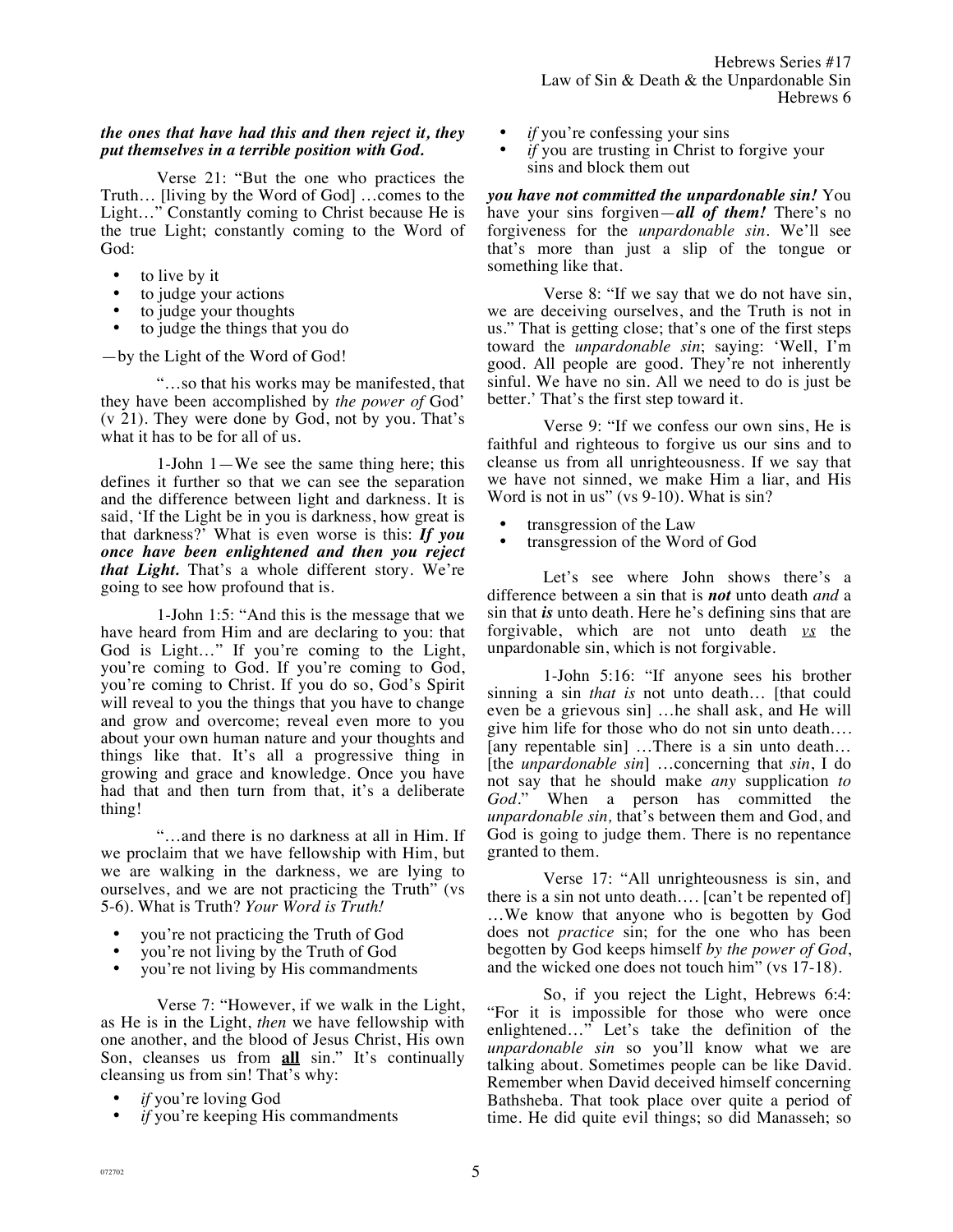did Ahab. But they hadn't seared their consciences. So, a person can be a 'backslider' and be a 'backslider' for a considerable period of time, but they haven't committed the unpardonable sin.

**Definition of the Unpardonable Sin:** *Deliberate, willful choice and rejection of God the Father and salvation through Jesus Christ! Deliberate* and willful is the main thing. Here's a complete definition: *The unpardonable sin is a deliberate and calculated renunciation of God!*

- It is not an accidental sin
- It is not a sin unto temptation<br>• It is not a sin through weakney
- It is not a sin through weakness

The *unpardonable sin* is a knowing, determined, calculated, pre-meditated, willful decision and choice arrived at by rejecting any pangs of conscience, leading of the Holy Spirit, pleadings of the Word of God, ministers and brethren. *It is a willful determination to reject* the gift of repentance, *hostile contempt for*:

- the commandments of God<br>• the Spirit of God
- the Spirit of God<br>• the sacrifice of Ie
- the sacrifice of Jesus Christ
- the salvation of God

That's pretty heavy-duty—isn't it? *Those who have committed the unpardonable sin have*

- no regrets
- no sorrow
- no conscience

*They have turned their back on God the Father and Jesus Christ and the Word of God!* It is impossible:

- to renew them to repentance<br>• for the Holy Spirit to move the
- for the Holy Spirit to move them to repentance
- for others to move them to repentance<br>• to move themselves to repentance
- to move themselves to repentance

They have *seared their consciences with a hot iron* and there is no power—human or Divine—that is able, or has the power, to renew them to repentance.

- Their choice is final!
- Their judgment is final!
- God's judgment against them is final!

That's the full definition of the *unpardonable sin!*

I've had people call me on the phone and say, 'Oh, have I committed the unpardonable sin?' *No! If you're worried about committing the unpardonable sin, you wouldn't even call to ask!* What about Catholics or false religions that reject God's way and so forth? *They were not enlightened in the first place!*

Matt. 13—let's read the condition of most of the people in the world. There will be some few who will commit the unpardonable sin by their rejection of God—such as *the beast and the false prophet* as we see in the book of Revelation. They will have enough witness by time the two witnesses get done with them. It's very possible that they could commit the unpardonable sin; probably most probable that they will have.

Matthew 13:11: "And He answered *and* said to them, 'Because it has been given to you to know the mysteries of the Kingdom of Heaven, but to<br>them it has not been given." That is them it has not been given." **enlightenment!** Here's a condition of the most of the world. Most of the world cannot commit the unpardonable sin. Only those who have the Holy Spirit of God can commit the unpardonable sin. That's why he's writing this to those who have been in the Church for decades.

Verse 12: "For whoever has *understanding*, to him more shall be given, and he shall have an abundance… [that is if he takes care of it properly] …but whoever does not have *understanding*, even what he has shall be taken away from him."

That's what has happened to the religions of the world. They don't have. They've never been *enlightened*. Their enlightenment is the darkness of Satan the devil or the occult in most cases, *not of God!*

Verse 13: "For this *reason* I speak to them in parables, because seeing, they see not; and hearing, they hear not; neither do they understand." So, God has given them over to their own devices.

Verse 14: "And in them is fulfilled the prophecy of Isaiah, which says, 'In hearing you shall hear, and in no way understand; and *in* seeing you shall see, and in no way perceive; for the heart of this people has grown fat, and their ears are dull of hearing... [Heb. 5] ...and their eyes they have closed; lest they should see with their eyes, and should hear with their ears, and should understand with their hearts, and should be converted, and I should heal them'" (vs 14-15).

In other words to enlighten them, to bring them to repentance and so forth. I don't know how Protestants handle this verse in relationship to God is busy trying to save the whole world. So, #1 is *you have to be enlightened!* That is *understand the Word of God and walk in the Light of God.* 

**II. "…who personally obtained the heavenly gift…"** (Heb. 6:4)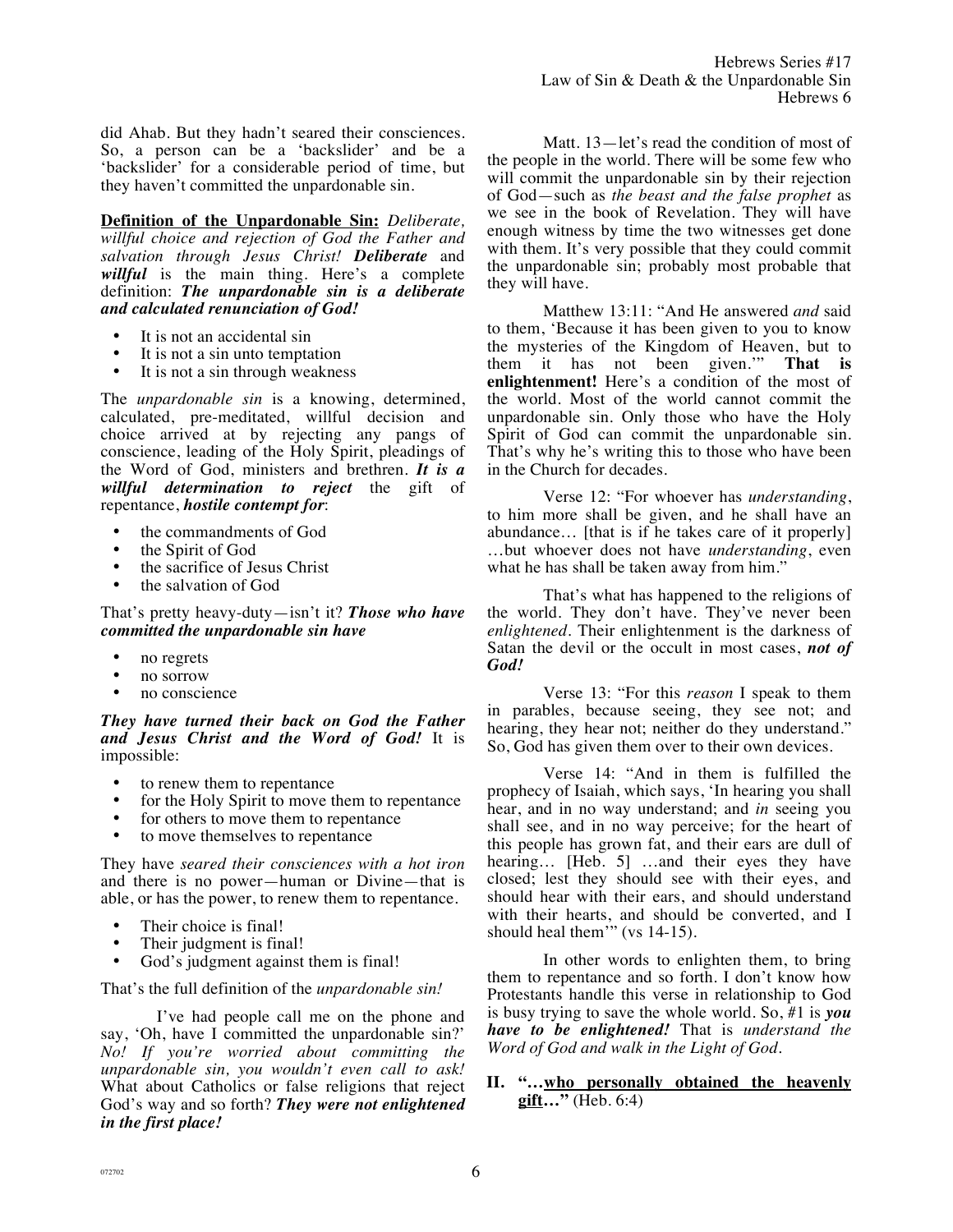# **1. Repentance**

What is the heavenly gift? *The gift of repentance!*  God has to grant you that repentance!

Romans 2:4: "Or do you despise the riches of His kindness and forbearance and long-suffering, not knowing that **the graciousness of God leads you to repentance**?" It is *tasting of the heavenly gift.*

# **2. God's Calling**

After you repent you have answered the call of God. In other words, part of the heavenly gift is *God's calling* John 6:44: "No one can come to Me unless the Father, Who sent Me, draws him…" That is a gift.

# **3. Fruits of the Holy Spirit**

# **4. Salvation**

Ephesians 2:8: "For **by grace you have been saved** through faith, and this *especially* is not of your own selves; *it is* the gift of God."

So, if you've tasted of the heavenly gift of *having your sins forgiven*; if you've tasted of the heavenly gift by *being led to repentance*; if you tasted the heavenly *gift of salvation* through faith which Christ alone can give—and reject that, then you're in bad shape.

# **5. Righteousness**

Romans 5:17—let's see the ultimate of the gift of God—the gift of righteousness. "For if by the offense of the one man [Adam] death reigned by the one… [death passed to all human beings in the nature of sin] …how much more shall those who receive the abundance of grace and the **gift of righteousness**… [that's the imputed righteousness that God gives you—*it is a gift!*] …reign in life by the One Jesus Christ."

What a tremendous blessing. Understand that when you repent, when you have been baptized, received the Holy Spirit, God the Father imputes to you the **gift of righteousness**, which means that He views you as He views Christ. In other words, since the righteousness of Christ is imputed to you, that is the righteous standing that you have before God. When you reject that, there's nothing else you can do. You need to understand that.

This is pretty strong stuff: *the rejecting of God and committing the unpardonable sin!*

### **III. "…became partakers of** *the* **Holy Spirit"**  (Heb. 6:4)

Actually receive the begettal from God the Father. That's what's so profound! That's how you

partake of the Holy Spirit, if the Holy Spirit is in you. You have the begettal of the Holy Spirit. Jesus told the disciples on that last Passover night that the Holy Spirit was going to come and be *within* them.

John 14:15: "If you love Me, keep the commandments—namely, My commandments. And I will ask the Father, and He shall give you another Comforter, that it may be with you throughout the age: *Even* the Spirit of the Truth, which the world cannot receive…" (vs 15-17).

Notice that the unpardonable sin applies to those that God has called, that have partaken of the heavenly gift, that have received the Holy Spirit, which the world has not received, and cannot receive it; it's impossible!

"…because it perceives it not, nor knows it; but you know it because it dwells with you, and shall be **within** you" (v 17).

That's what is the begettal of the Holy Spirit. Once that takes place, if you reject that… We can use an analogy here: It's the same as going to an abortion clinic and having it removed. It's a willful decision. Just like going to an abortion clinic is a willful decision to terminate a pregnancy to kill an unborn life.

We have the Holy Spirit in us. We have been begotten of God and now we are His children. That's why in 1-John 3 it talks about that we are 'the children of God' and how much love God has bestowed upon us.

1-John 3:1: "Behold! What *glorious* love the Father has given to us, that we should be called the children of God! For this very reason, the world does not know us because it did not know Him. Beloved, now we are the children of God, and it has not yet been revealed what we shall be; but we know that when He is manifested, we shall be like Him, because we shall see Him exactly as He is" (vs 1-2). So, we're the children of God.

In the *King James Version* v 4 is probably the most misleading verse of all*.* It's misled a lot of Protestants in the doctrine of *born again.* The correct translation is:

Verse 4: "Everyone who practices sin is also practicing lawlessness, for sin is lawlessness. And you know that He appeared in order that He might take away our sins; and in Him is no sin. Everyone who dwells in Him **does not** *practice* **sin**…"(vs 4-6).

Doesn't mean it's impossible to sin. We just read in 1-John 5 that if you 'see your brother sin a sin not unto death' that would be a direct contradiction of this verse if it meant the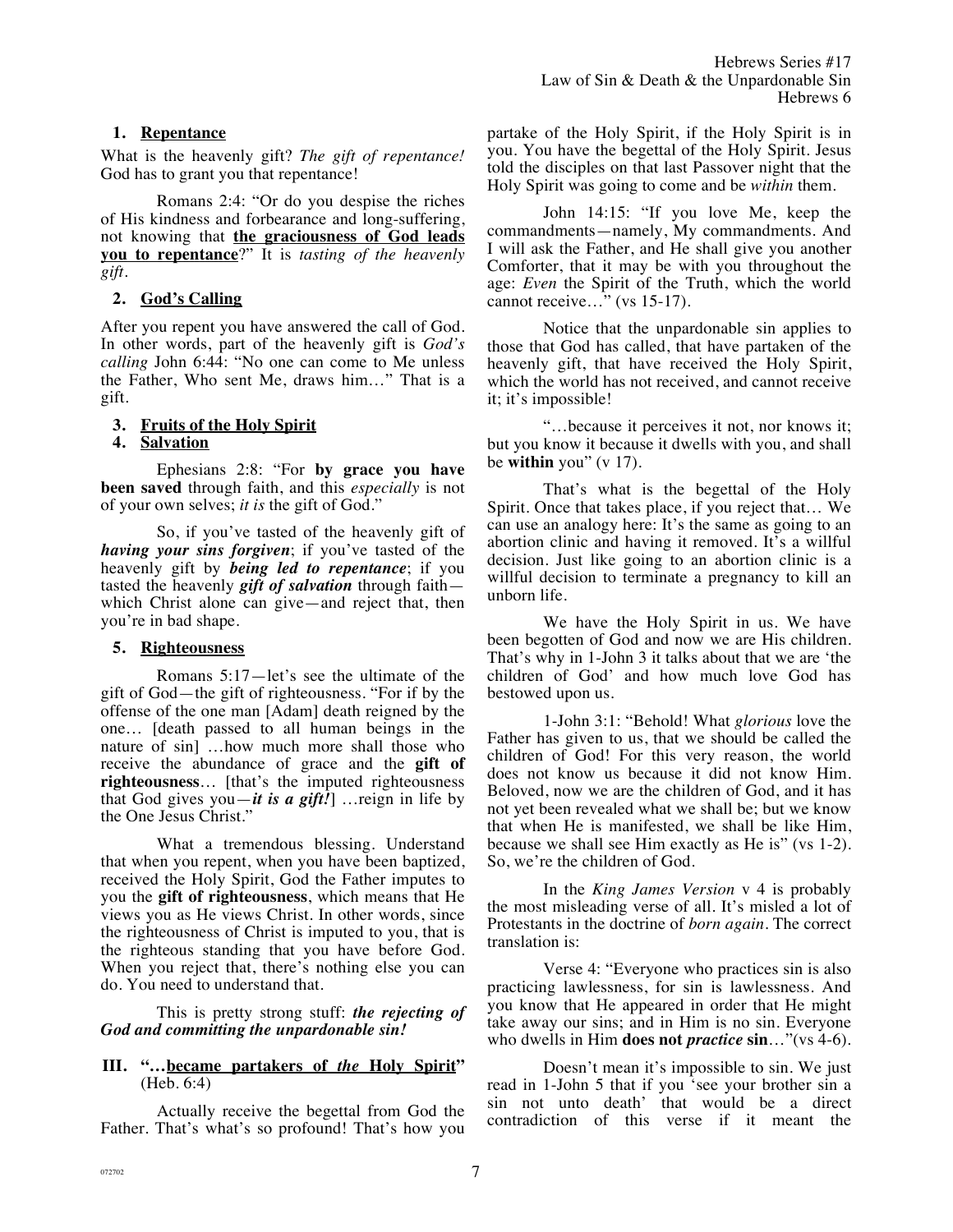impossibility of sinning. This means that whoever had Him dwelling in him "…**does not** *practice* **sin**…"

"…anyone who *practices* sin has not seen Him, nor has known Him. Little children, do not allow anyone to deceive you; the one who practices righteousness is righteous, even as He is righteous… [because of the gift of righteousness imputed to that person] …The one who practices sin… [transgressing the law] …is of the devil because the devil has been sinning from *the* beginning. For this purpose the Son of God appeared that He might destroy the works of the devil. **Everyone who has been begotten by God does not practice sin**…" (vs 6-9).

In other words, you can't live in sin. Why? *Because the Spirit of God will prick your conscience to repent!* That's why you cannot practice sin. You may continue in a sin for a great period of time, but as long as your conscience is still pricking you and you know you've got to get back to God, you haven't committed the unpardonable sin. Your conscience is telling you that you can't continue this way. What is that? *That is the Spirit of God* through the power of God, because you still have the Spirit of God in you—*convicting you of that sin in hopes that you will repent.* That is leading you to repentance! You cannot *practice* sin, and here's the reason:

"…because His seed… [the Greek there is 'sperma'—the begettal of the seed of eternal life from God the Father] …*of begettal* is dwelling within him, and **he is not able to** *practice* **sin** because he has been begotten by God" (vs 9).

*Very profound!* If you have become partaker of the Holy Spirit, you are in a total different category than other people in the world, even religious people who are deceived. You have had something special given by God individually to you—*the begettal of the Holy Spirit, partaker of the Holy Spirit. That is the begettal!* You have to grow in grace and knowledge. You have to let the Holy Spirit lead you. All of those things are partaker of the Holy Spirit.

Let's show that after you are begotten of God and you grow in grace and knowledge, you are to let the Holy Spirit lead you. How do you do that?

- by prayer
- by study

by living by the Word of God

- *then* 
	- God's Spirit will lead you
	- God's Spirit will prick your conscience
	- God's Spirit will inspire you

God's Spirit will give you the desire to do the will of God

In spite of all your weaknesses! Just like the man who said, 'I believe, Lord, help my unbelief.'

Romans 8:14: "For as many as are led by *the* Spirit of God, these are *the* sons of God."

Verse 9 is very important to show the distinction, the difference, why *the unpardonable sin is a premeditated and pre-determined rejection of God,* of unmitigated hatred toward God.

Verse 9 "However, you are not in *the* flesh, but in *the* Spirit, if *the* Spirit of God is indeed dwelling within you. But if anyone does not have *the* Spirit of Christ, he does not belong to Him." There again, the world does not have the Spirit of God. It's only in those who have been made partakers of the Spirit of God.

Verse 10: "But if Christ *be* within you, the body *is* indeed dead because of sin; however, the Spirit *is* life because of righteousness." Here's how we use the Spirit. This is how we are led of the Holy Spirit. The Holy Spirit works within our mind because the seed of begettal is there.

Verse 11: "Now, if the Spirit of Him Who raised Jesus from *the* dead is dwelling within you, He Who raised Christ from *the* dead will also quicken… [make alive] …your mortal bodies because of His Spirit that dwells within you. So then, brethren, we are not debtors to the flesh, to live according to *the* flesh; because if you are living according to *the* flesh, you shall die… [because you will continue to go on and commit the unpardonable sin] …but if by *the* Spirit you are putting to death the deeds of the body, you shall live" (vs 11-13). That's just in summary to overcome human nature.

As you are doing that, v 14: "For as many as are led by *the* Spirit of God, these are *the* sons of God." So, you have to let the Spirit of God lead you—*partaker of the Holy Spirit.* This narrows the category down to who are those who could commit the unpardonable sin. *It's a pretty high threshold!*  When it is done, it is absolutely premeditated beyond belief.

Verse 15: "Now, you have not received a spirit of bondage again unto fear, but you have received *the* Spirit of sonship, whereby we call out, 'Abba, Father.' The Spirit itself bears witness conjointly with our own spirit, *testifying* that we are *the* children of God" (vs 15-16). That's what it means to become partakers of the Holy Spirit.

## **IV. "…have tasted the good Word of God…"** (Heb. 6:5)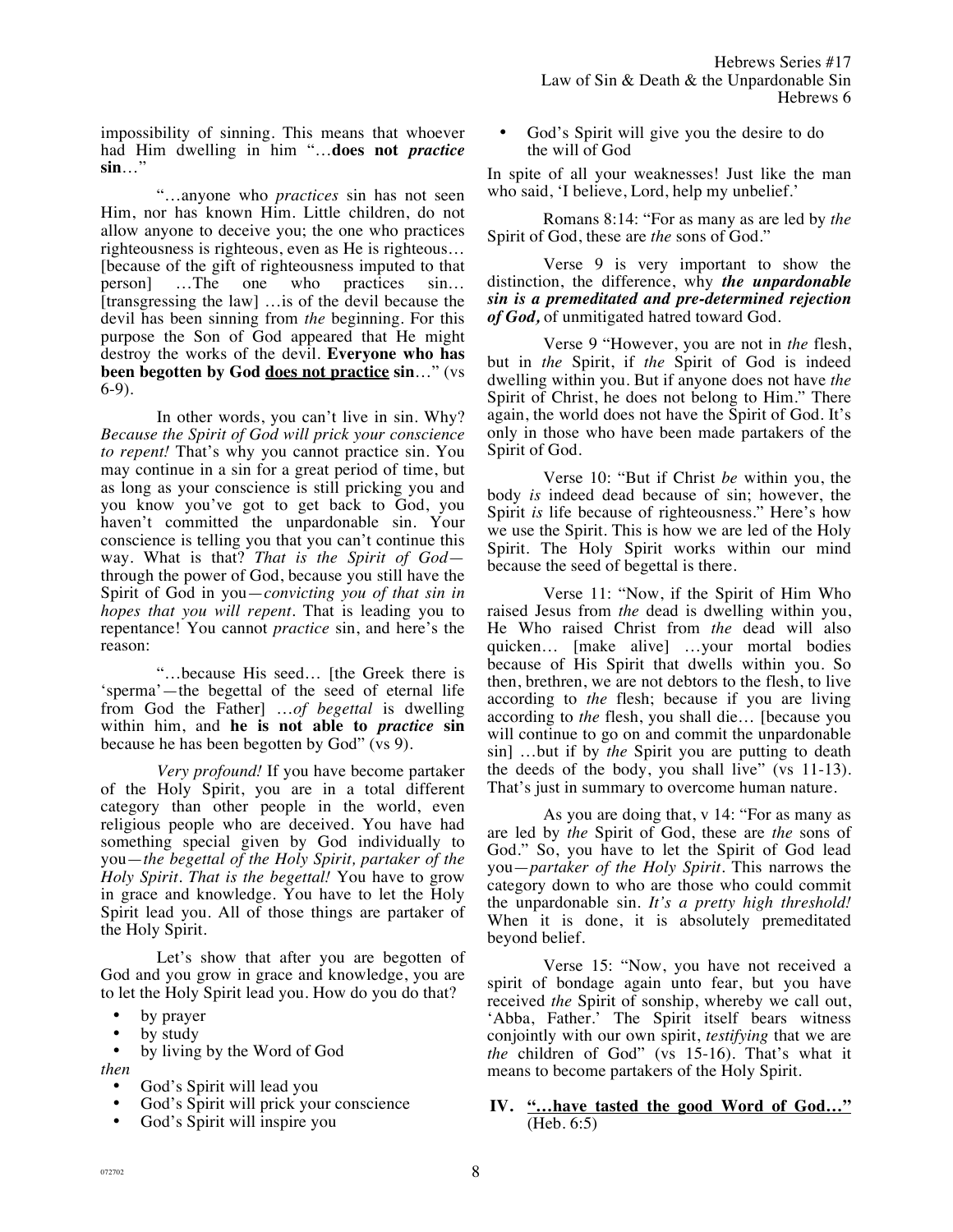- you've studied it
- you understood it
- it has cleansed your life

Jesus said if you 'hunger and thirst' after the Word of God, you shall be filled. When you are filled, then you have *tasted* the Word of God. You've seen what it's done for you.

Psalm 34:8: "O **taste and see** that the LORD is good…" You don't take a bite out of the Lord; that is through His Word *you taste the good Word of God!*

"…blessed is the man who takes refuge in Him. O fear the LORD, all you saints, for there is nothing lacking to those who fear Him. The young lions do lack and suffer hunger, but those who seek the LORD shall not lack any good thing" (vs 8- 10)—*tasting the Word of God!* You understand it.

Have you ever been studying the Bible and all of a sudden something that you wanted to know suddenly becomes clear where it wasn't before. It's kind of like DING! a little light suddenly goes on. That's the best way I can explain what it means to *taste* of the Word of God and what it does for you. That's why study is so important, coupled with prayer and all the basic things that you have heard. It's like this: If you want to live physically, you have eat food, drink water and breathe air, and then the other things such as sleeping, etc.

If you want to live *spiritually*, you have to be *led of the Spirit, pray, study, grow and overcome*. If you don't do these things then you will die. Just like if you don't take care of your body or you mistreat it, it's going to react to you. Then if you don't take care of it from there on, it's going to react up to the end, including death. Spiritually speaking, the same thing can happen. If you avoid all of these things—you go against everything that is here in Heb. 6:4-5—then you're in bad trouble!

## **V. "…and** *the* **powers of the world to come'**  (Heb. 6:5)

What do you mean? *The power of God intervening in your life!* Have you ever lived through something that *you know* that God had to intervene to keep you from dying a physical death? Such as being in an accident or just missing something bad that happened? *That's God intervening!* That the power of God, which is going to be common in the world to come.

Hebrews 6:6: "If they have fallen away, to renew *them*… [v 4 it's impossible—1-5—who] …have fallen away… [it's impossible]: …to renew *them* again unto repentance; *seeing that* they are crucifying the Son of God for themselves, and are publicly holding *Him* in contempt."

Let's see the process of this: From the *Biblical Word Commentary*—which is generally a good commentary because mostly they just expound on the different words. They don't get into doctrine; they get into the meaning of the words and so forth:

> In Hebrews the characteristic terms for sin that display contempt for God are compounds of 'para'—many of which occur nowhere else in the New Testament.

Again, here we have these right in the book of Hebrews.

- 1) Heb. 6:6—'paradeigmaizein'—*to expose to public humiliation*; making a mockery of the sacrifice of Christ. If once you have gone through all of these five steps and you make a mockery of the sacrifice of Christ that's something!
- 2) Heb. 3:16—'parapikainein'—*to rebel* "For some, after hearing, **did rebel**… [Of course, they heard the very voice of God from Mt. Sinai. You can't have it any more direct than that.] …but not all who came out of Egypt by Moses."
- 3) Heb. 3:8—'parapikramos'—*rebellion* "Harden not your hearts, **as in the rebellion**, in the day of temptation in the wilderness." Isn't it interesting that right after chapter three, in chapter four it 'remains therefore, for the people of God, Sabbath-keeping.' So, it's a hardening of the heart! It's really something. Where does that hardening of the heart begin? *By not listening to the Word of God!*

v 7—"For this reason, even as the Holy Spirit says, 'Today, if you will hear His voice." And everyday we have the opportunity to hear. —"Harden not your hearts, **as in the rebellion…** [in the] …wilderness."

v 15—"As it is being said, 'Today, if you will hear His voice, do not harden your hearts, as in the rebellion.'"

4) Heb. 2:1—'pararrein—*to drift away or fall away*—"For this reason, it is imperative that we give much greater attention to the things *which* we have heard, lest at any time **we should slip away**." That's how the unpardonable sin begins—

you begin drifting away, slipping away, a little folding, a little turning of the hand so that your spiritual poverty come upon you.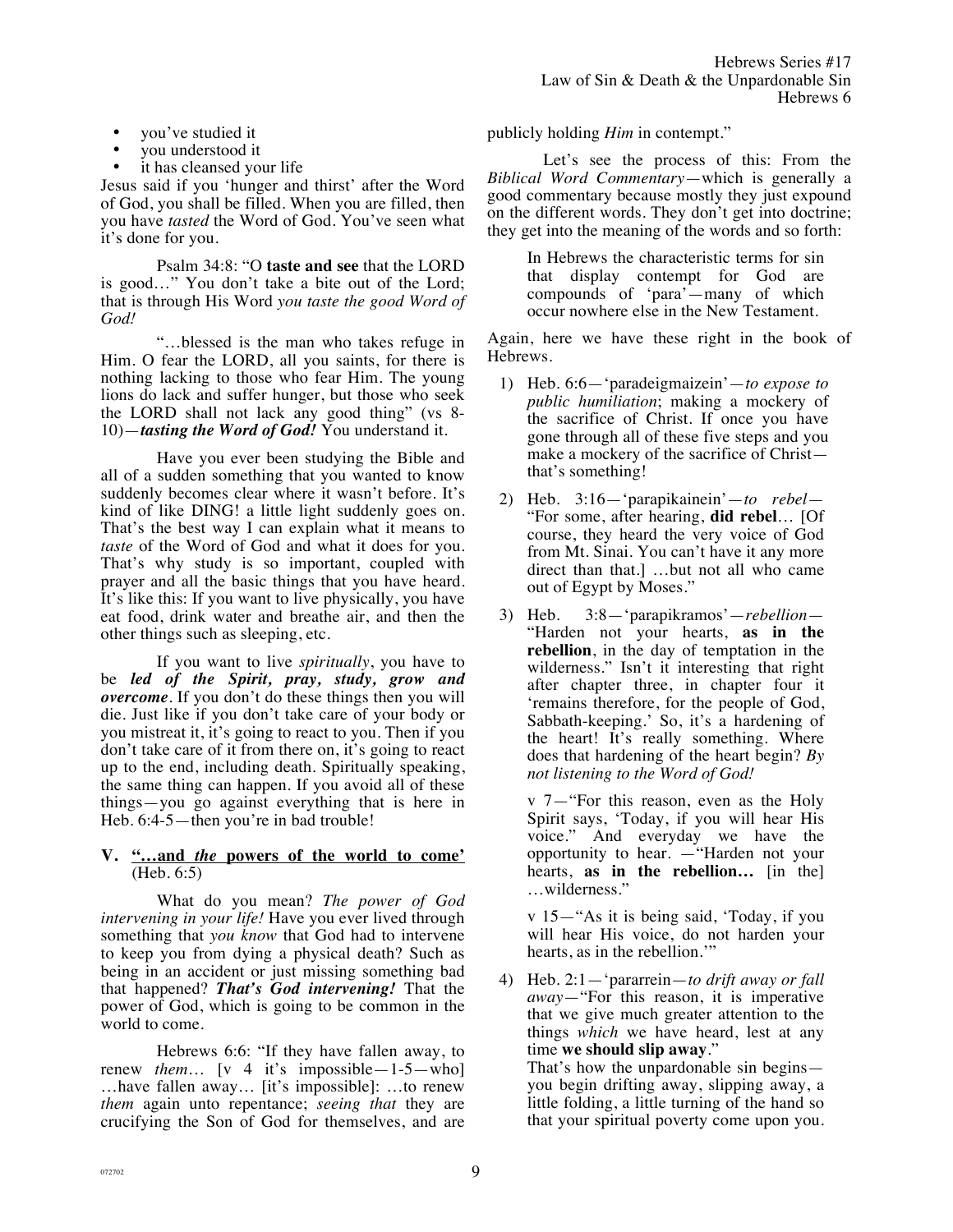Then you get into a Laodicean condition where you are blind and naked. Then you get into a condition where God is still working with you, He spews you out of the Body [of Christ], spews you out of His mouth and then He's knocking at the door—He's still working with you. If you open the door and repent, then God continues to deal with you.

If you harden your heart, if you slip away, if you let these things just totally carry you away and you go back into the world in hard-heartedness, then you can commit the unpardonable sin.

- 5) Heb. 13:9—'parapherein'—*to carry away*. This again shows another process: "Do not be **carried about** by all kinds of strange doctrines...." Isn't that profound? This tells us one of the first steps that Satan will use to start leading people away will be *all kinds of strange doctrines.* I suppose that in this day and age I don't think we've heard of all of them, but we've heard probably well over 90% of them.
- 6) Heb. 12:12—'pareinenos'—*being listless.*  "Therefore, lift up the hands that are **hanging down**… [What does that generally mean? What does that generally show? *An attitude of giving up!*] …and *revive* the weakened knees." What the Apostle Paul is doing here from Heb. 6 to the end of the book of Heb. to show them that *they need to look to Christ and avoid the unpardonable sin and how to not get caught in the trap of all of these things!*

Let's see how Paul explains it again. The book of Hebrews is written to those who have been in the Church for decades. It is written to them so that they will recover from their weaknesses, their slipping away and their sins so that they will not commit the unpardonable sin. That's why just like the book of Hebrews was for the close of the apostolic age, the book of Hebrews is for the close of the age right before Christ returns.

Hebrews 10:18: "Now, where remission of these *is*, *it is* no longer *necessary to offer* sacrifices for sin…. [animal sacrifices] …Therefore, brethren, having confidence to enter into the *true* Holiest… [the Father] ...by the blood of Jesus, by a new and living way, which He consecrated for us through the veil (that is, His flesh), and *having* a great High Priest over the house of God, let us approach *God* with a true heart, with full conviction of faith, our hearts having been purified from a wicked

conscience, and our bodies having been washed with pure water. Let us hold fast without wavering *to* the hope *that* we profess, for He Who promised *is* faithful; and let us be concerned about one another, and *be* stirring up *one another* unto love and good works" (vs 18-24).

Many brethren are doing that. Reach out to the other brethren that you know that may be slipping away, drifting away, just getting back into the world. Notice, just like Heb. 3-4—rebellion and rejection of the Sabbath—so we have it here:

Verse 25: "Not forsaking the assembling of ourselves together, even as some *are* accustomed to do; but rather, encouraging *one another*, and all *the* more as you see the day drawing near." If we don't see *the day* drawing near, we are blind indeed!

Verse 26 ties right in with Heb. 6:4-6: "For if we willfully go on sinning… [practicing sin, living in sin] …after receiving the knowledge of the Truth, **there is no longer any sacrifice for sins**, but a terrifying expectation of inevitable judgment and of fierce fire, which will devour the adversaries *of God*" (vs 26-27). That's what the unpardonable sin is!

Now, let me read something from the *Word Biblical Commentary,* which I think defines it pretty good. It says this concerning the sacrifice of Christ:

> What is visualized by the expressions in Heb. 6:6 is every form of departure from faith in the crucified Son of God. This could entail a return to Jewish convictions and practices as well as a public denial of faith in Christ under pressure from a magistrate or hostile proud simply for personal advantage. The insertion of 'it is impossible to restore them to repentance' is parallel to the notion of 'laying again the foundation' concerning repentance. In the eschatological perspective of Hebrews… [that means in the fulfilling of the prophecy of Hebrews] …there is no other repentance than that provided by God through Jesus Christ. There is no salvation apart from the purification of sins accomplished by the Divine Son in the final period of God's redemptive activity.

The 'adunatai'—which is the *impossibility*—is used and is absolute and without qualification in v 4 expressing an impossibility and the apostate repudiates the only basis upon which repentance can be extended.

In other words, to repudiate Christ is to *embrace the*